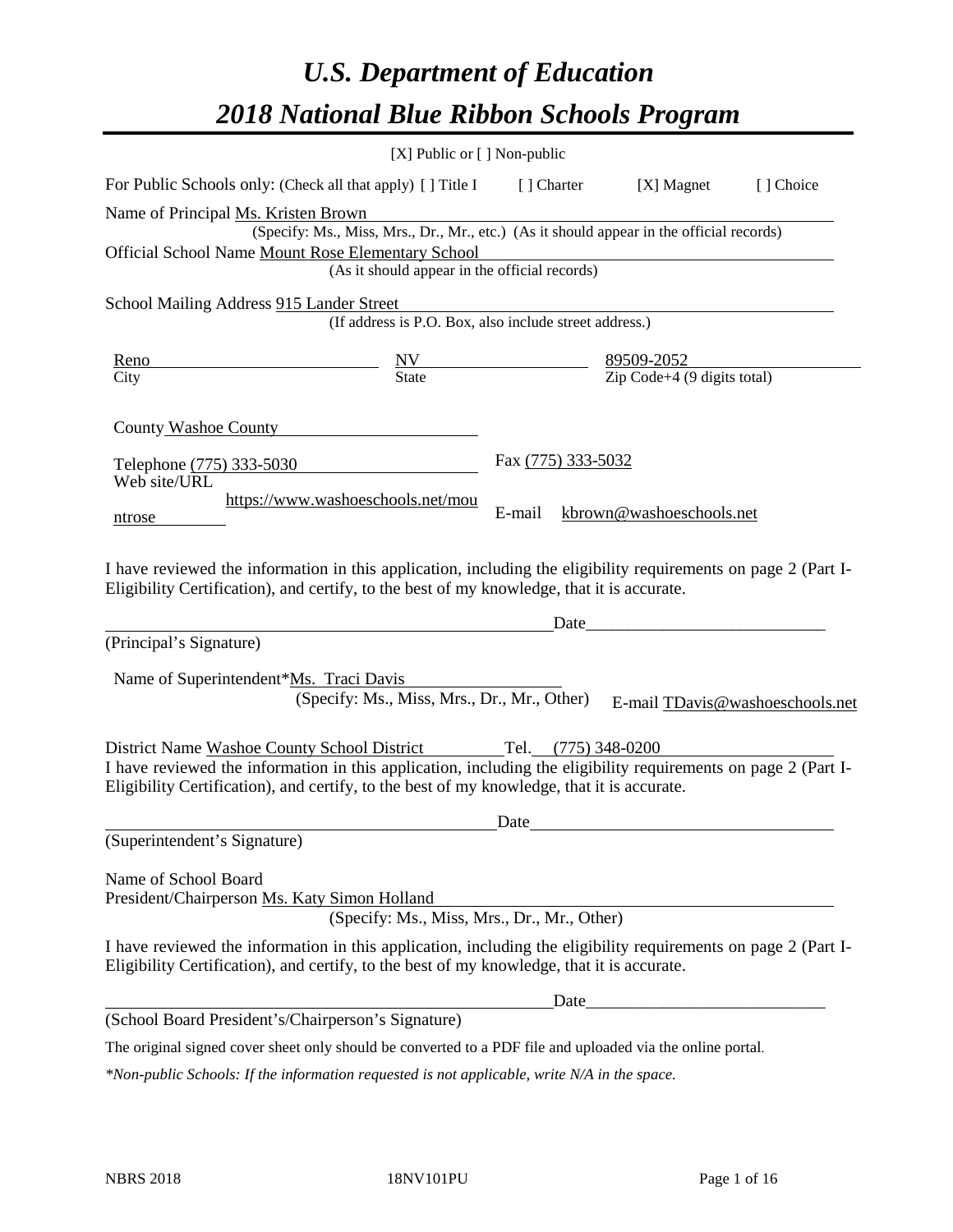The signatures on the first page of this application (cover page) certify that each of the statements below, concerning the school's eligibility and compliance with U.S. Department of Education and National Blue Ribbon Schools requirements, are true and correct.

- 1. The school configuration includes one or more of grades K-12. (Schools on the same campus with one principal, even a K-12 school, must apply as an entire school.)
- 2. All nominated public schools must meet the state's performance targets in reading (or English language arts) and mathematics and other academic indicators (i.e., attendance rate and graduation rate), for the all students group and all subgroups, including having participation rates of at least 95 percent using the most recent accountability results available for nomination.
- 3. To meet final eligibility, all nominated public schools must be certified by states prior to September 2018 in order to meet all eligibility requirements. Any status appeals must be resolved at least two weeks before the awards ceremony for the school to receive the award.
- 4. If the school includes grades 7 or higher, the school must have foreign language as a part of its curriculum.
- 5. The school has been in existence for five full years, that is, from at least September 2012 and each tested grade must have been part of the school for the past three years.
- 6. The nominated school has not received the National Blue Ribbon Schools award in the past five years: 2013, 2014, 2015, 2016, or 2017.
- 7. The nominated school has no history of testing irregularities, nor have charges of irregularities been brought against the school at the time of nomination. The U.S. Department of Education reserves the right to disqualify a school's application and/or rescind a school's award if irregularities are later discovered and proven by the state.
- 8. The nominated school has not been identified by the state as "persistently dangerous" within the last two years.
- 9. The nominated school or district is not refusing Office of Civil Rights (OCR) access to information necessary to investigate a civil rights complaint or to conduct a district-wide compliance review.
- 10. The OCR has not issued a violation letter of findings to the school district concluding that the nominated school or the district as a whole has violated one or more of the civil rights statutes. A violation letter of findings will not be considered outstanding if OCR has accepted a corrective action plan from the district to remedy the violation.
- 11. The U.S. Department of Justice does not have a pending suit alleging that the nominated school or the school district as a whole has violated one or more of the civil rights statutes or the Constitution's equal protection clause.
- 12. There are no findings of violations of the Individuals with Disabilities Education Act in a U.S. Department of Education monitoring report that apply to the school or school district in question; or if there are such findings, the state or district has corrected, or agreed to correct, the findings.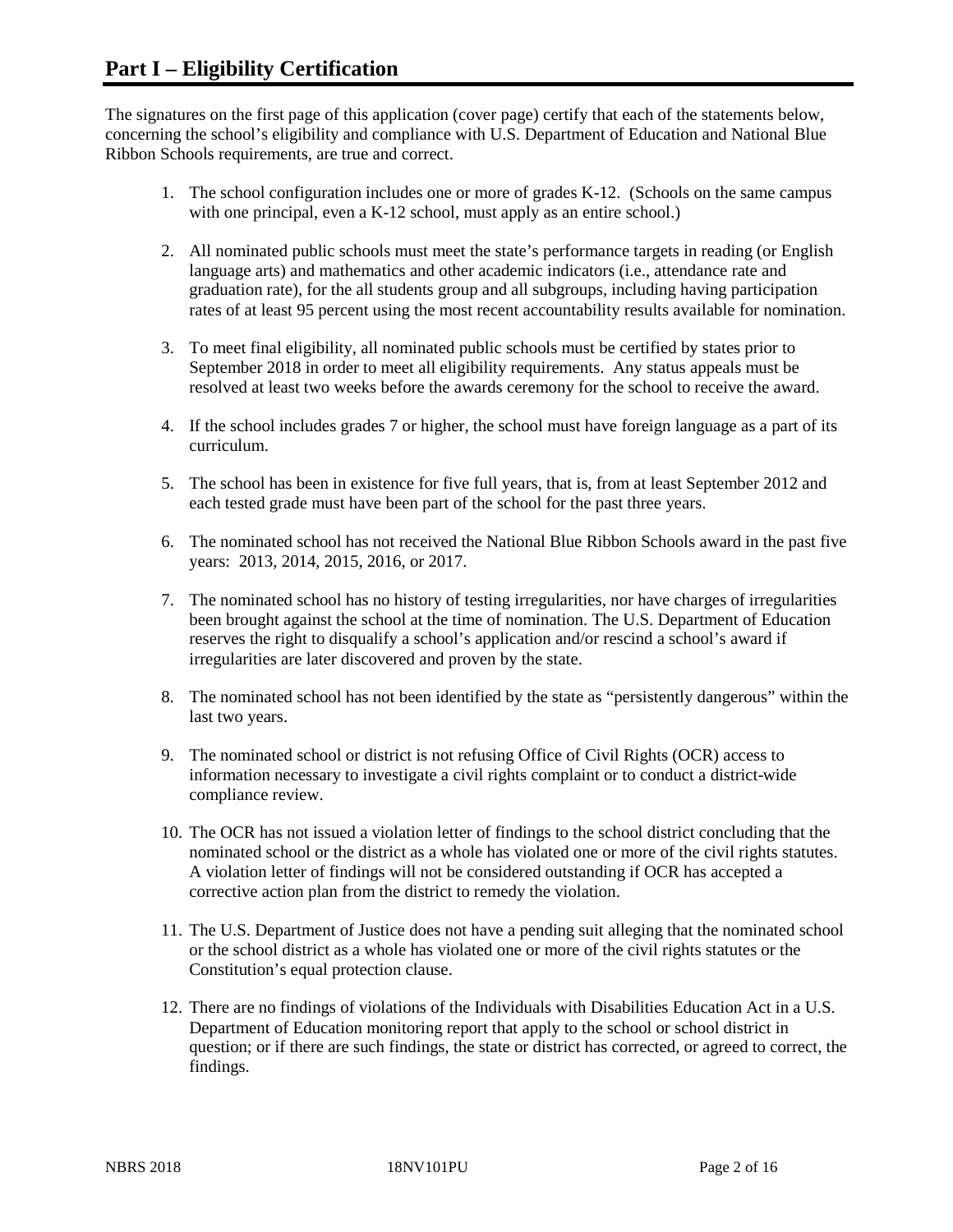# **PART II - DEMOGRAPHIC DATA**

#### **Data should be provided for the most recent school year (2017-2018) unless otherwise stated.**

#### **DISTRICT**

1. Number of schools in the district  $62$  Elementary schools (includes K-8) (per district designation): 14 Middle/Junior high schools 14 High schools 5 K-12 schools

95 TOTAL

**SCHOOL** (To be completed by all schools)

2. Category that best describes the area where the school is located:

[X] Urban or large central city [ ] Suburban [] Rural or small city/town

3. Number of students as of October 1, 2017 enrolled at each grade level or its equivalent in applying school:

| Grade                           | # of           | # of Females | <b>Grade Total</b> |
|---------------------------------|----------------|--------------|--------------------|
|                                 | <b>Males</b>   |              |                    |
| <b>PreK</b>                     | $\overline{c}$ | 1            | 3                  |
| $\mathbf K$                     | 26             | 35           | 61                 |
| $\mathbf{1}$                    | 25             | 34           | 59                 |
| 2                               | 26             | 46           | 72                 |
| 3                               | 28             | 29           | 57                 |
| 4                               | 26             | 32           | 58                 |
| 5                               | 29             | 35           | 64                 |
| 6                               | 24             | 35           | 59                 |
| 7                               | 11             | 18           | 29                 |
| 8                               | 11             | 18           | 29                 |
| 9                               | 0              | 0            | 0                  |
| 10                              | 0              | $\Omega$     | 0                  |
| 11                              | 0              | 0            | 0                  |
| 12 or higher                    | 0              | 0            | 0                  |
| <b>Total</b><br><b>Students</b> | 208            | 283          | 491                |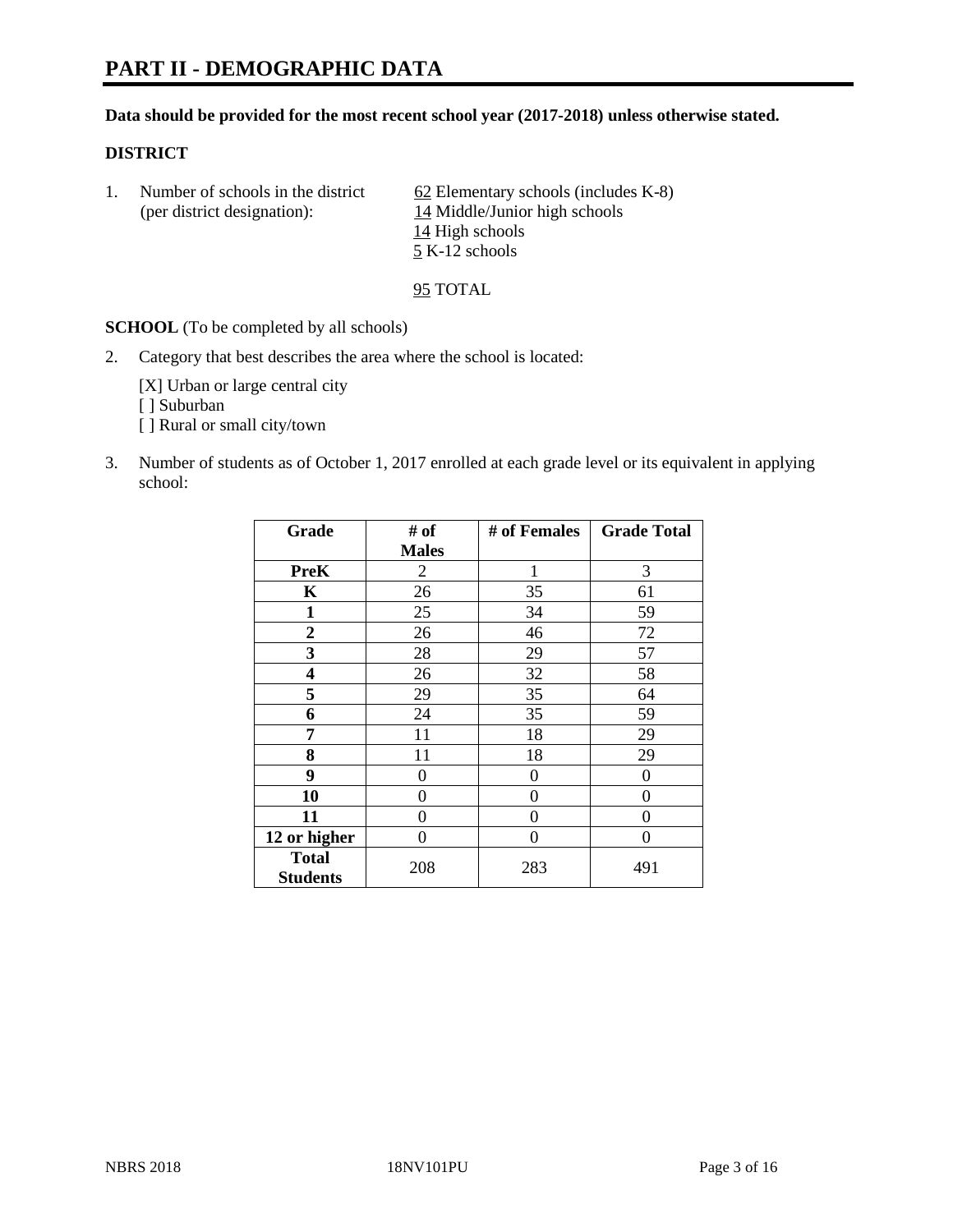the school: 2 % Asian

4. Racial/ethnic composition of  $1\%$  American Indian or Alaska Native 2 % Black or African American 36 % Hispanic or Latino 1 % Native Hawaiian or Other Pacific Islander 51 % White 7 % Two or more races **100 % Total**

(Only these seven standard categories should be used to report the racial/ethnic composition of your school. The Final Guidance on Maintaining, Collecting, and Reporting Racial and Ethnic Data to the U.S. Department of Education published in the October 19, 2007 *Federal Register* provides definitions for each of the seven categories.)

5. Student turnover, or mobility rate, during the 2016 – 2017 school year: 25%

If the mobility rate is above 15%, please explain.

Mount Rose Elementary is located in downtown Reno, Nevada. We have several hotels/motels in are school zone and our city allows for "weekly rentals." These weekly rentals increase are mobility/transiency rate dramatically throughout the year as families are continuously moving in and out of these hotels/motels. This is one of the struggles we deal with every year and have put many strategies in place to help these kids for the short time we have them.

This rate should be calculated using the grid below. The answer to (6) is the mobility rate.

| <b>Steps For Determining Mobility Rate</b>         | Answer |  |
|----------------------------------------------------|--------|--|
| (1) Number of students who transferred to          |        |  |
| the school after October 1, 2016 until the         | 58     |  |
| end of the 2016-2017 school year                   |        |  |
| (2) Number of students who transferred             |        |  |
| <i>from</i> the school after October 1, 2016 until | 56     |  |
| the end of the 2016-2017 school year               |        |  |
| (3) Total of all transferred students [sum of      | 114    |  |
| rows $(1)$ and $(2)$ ]                             |        |  |
| (4) Total number of students in the school as      | 461    |  |
| of October 1, 2016                                 |        |  |
| $(5)$ Total transferred students in row $(3)$      | 0.25   |  |
| divided by total students in row (4)               |        |  |
| $(6)$ Amount in row $(5)$ multiplied by 100        | 25     |  |

6. English Language Learners (ELL) in the school:  $9\%$ 

45 Total number ELL

Specify each non-English language represented in the school (separate languages by commas): Spanish, Mandarin, Russian, Tagalog, Hindi, Arabic, French, Swedish, Punjabi

7. Students eligible for free/reduced-priced meals: 37 % Total number students who qualify: 183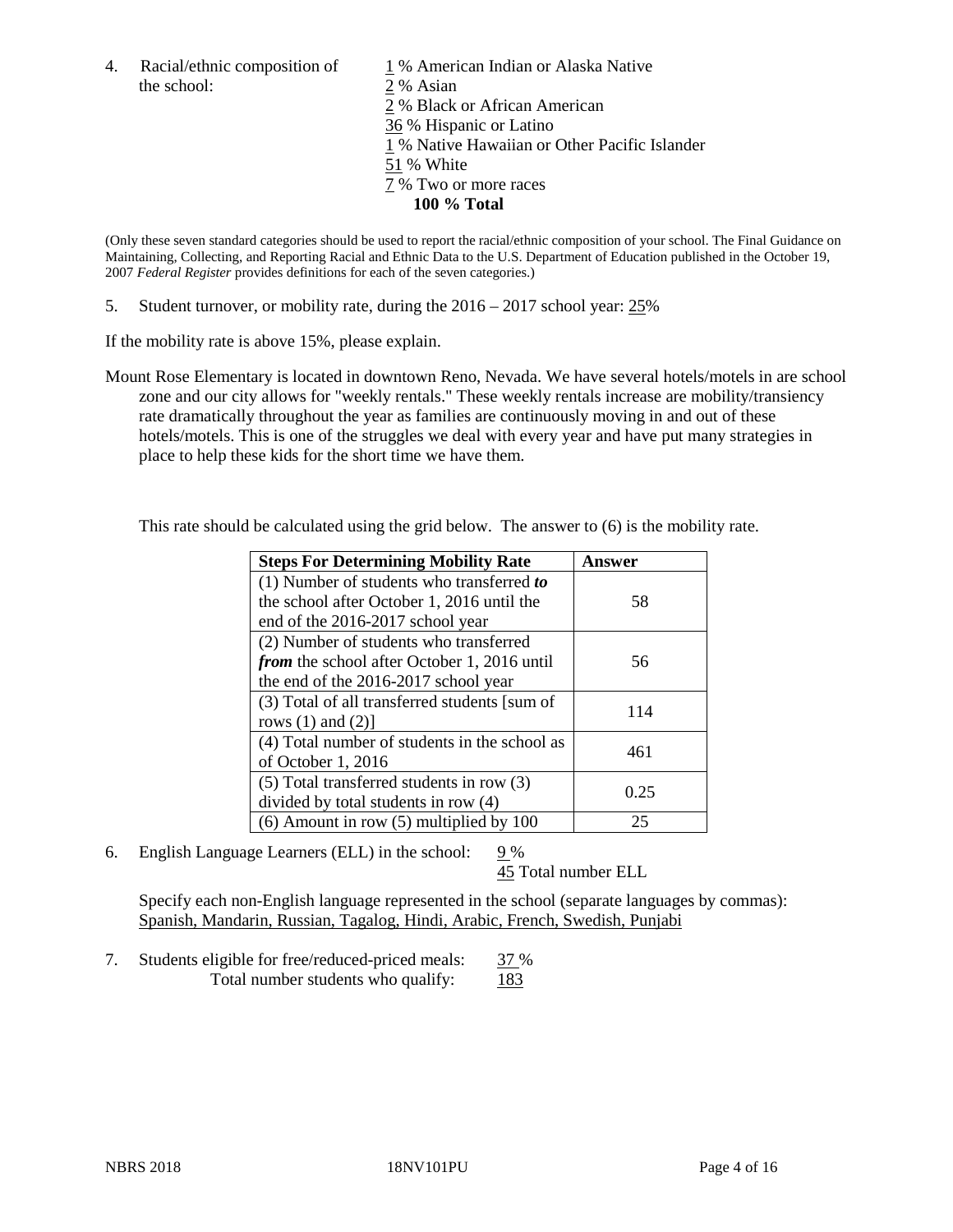46 Total number of students served

Indicate below the number of students with disabilities according to conditions designated in the Individuals with Disabilities Education Act. Do not add additional conditions. It is possible that students may be classified in more than one condition.

| 2 Autism                  | 1 Multiple Disabilities                 |
|---------------------------|-----------------------------------------|
| 0 Deafness                | 0 Orthopedic Impairment                 |
| 0 Deaf-Blindness          | 8 Other Health Impaired                 |
| 1 Developmentally Delayed | 14 Specific Learning Disability         |
| 0 Emotional Disturbance   | 20 Speech or Language Impairment        |
| 0 Hearing Impairment      | 0 Traumatic Brain Injury                |
| 0 Intellectual Disability | 0 Visual Impairment Including Blindness |

- 9. Number of years the principal has been in her/his position at this school: 7
- 10. Use Full-Time Equivalents (FTEs), rounded to nearest whole numeral, to indicate the number of school staff in each of the categories below:

|                                                                                                                                                                                                                                | <b>Number of Staff</b>      |
|--------------------------------------------------------------------------------------------------------------------------------------------------------------------------------------------------------------------------------|-----------------------------|
| Administrators                                                                                                                                                                                                                 |                             |
| Classroom teachers including those<br>teaching high school specialty<br>subjects, e.g., third grade teacher,<br>history teacher, algebra teacher.                                                                              | 22                          |
| Resource teachers/specialists/coaches<br>e.g., reading specialist, science coach,<br>special education teacher, technology<br>specialist, art teacher, etc.                                                                    | $\mathcal{D}_{\mathcal{A}}$ |
| Paraprofessionals under the<br>supervision of a professional<br>supporting single, group, or classroom<br>students.                                                                                                            | 3                           |
| Student support personnel<br>e.g., guidance counselors, behavior<br>interventionists, mental/physical<br>health service providers,<br>psychologists, family engagement<br>liaisons, career/college attainment<br>coaches, etc. |                             |

11. Average student-classroom teacher ratio, that is, the number of students in the school divided by the FTE of classroom teachers, e.g.,  $22:1$  24:1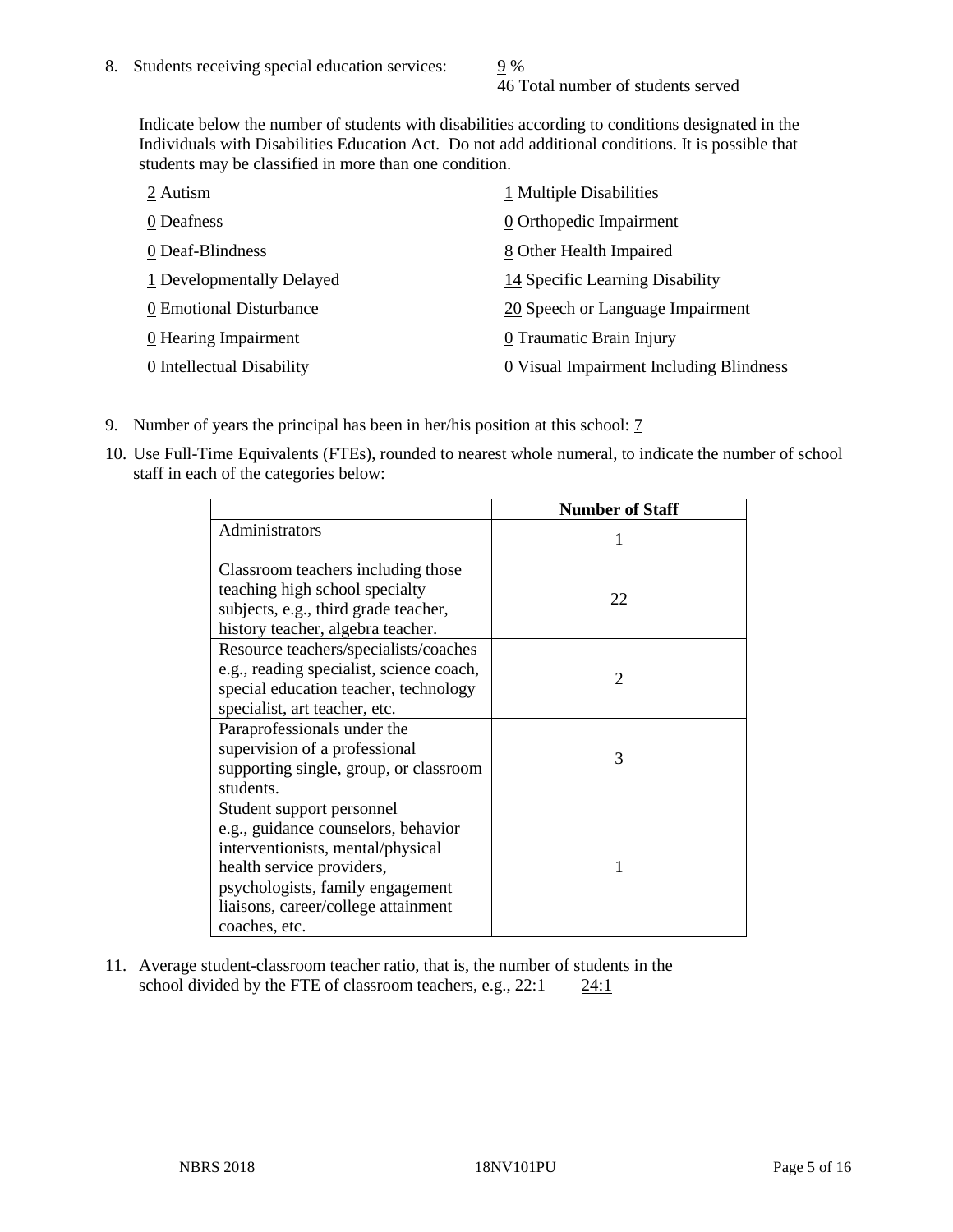12. Show daily student attendance rates. Only high schools need to supply yearly graduation rates.

| <b>Required Information</b> | 2016-2017 | $2015 - 2016$ | 2014-2015 | 2013-2014 | 2012-2013 |
|-----------------------------|-----------|---------------|-----------|-----------|-----------|
| Daily student attendance    | 95%       | 96%           | 95%       | 96%       | 95%       |
| High school graduation rate | 0%        | 0%            | 0%        | 9%        | 0%        |

#### 13. **For high schools only, that is, schools ending in grade 12 or higher.**

Show percentages to indicate the post-secondary status of students who graduated in Spring 2017.

| <b>Post-Secondary Status</b>                  |              |
|-----------------------------------------------|--------------|
| Graduating class size                         |              |
| Enrolled in a 4-year college or university    | 0%           |
| Enrolled in a community college               | 0%           |
| Enrolled in career/technical training program | 0%           |
| Found employment                              | 0%           |
| Joined the military or other public service   | 0%           |
| Other                                         | $\gamma_{0}$ |

14. Indicate whether your school has previously received a National Blue Ribbon Schools award. Yes No X

If yes, select the year in which your school received the award.

15. In a couple of sentences, provide the school's mission or vision statement.

Mount Rose aims to collaboratively create a community of intercultural understanding by guiding students to become leaders who are challenged to reach their highest potential.

16. **For public schools only**, if the school is a magnet, charter, or choice school, explain how students are chosen to attend.

We are a public school with two of our programs being magnet-type programs, however, are not classified as a magnet or charter school. Students apply to be in the Two-Way Immersion Spanish program by choice at Mount Rose K-8. We accept 50% Spanish First Language Students and 50% English First Language Students (total of 26 Kindergartners each year) who are selected through a lottery process depending on number of applications to be in the program. Those students who do not make it into the lottery are put on a waiting list and filled as spots come open throughout the year.

Our Middle School is considered to be grades 6-8. We prep our 6th graders as much as possible for our 7th and 8th grade honors program through intense Math support and ELA support. Due to the size of our Middle school, we only have one Math teacher for 7th and 8th grade, who teaches Pre-Algebra in 7th grade and Algebra in 8th grade. We watch students and help students all year during their 6th grade year to make sure they will be successful in these high-level Math courses in 7th grade. If we feel they will not be successful, we will encourage them to go to the local Middle School which offers additional Math classes at their level so they can be successful. If there are additional openings in our 7th grade due to our 6th graders either not wanting to stay at Mount Rose and wanting to go to a bigger middle school, or not being able to keep up with the advanced honors classes offered in 7th and 8th grade, we then take applications for 7th and 8th grade to fill any empty spots. The middle school team looks at assessments and essays written by students to determine if they would be a fit for success at Mount Rose, considering the foreign language/arts and overall desire and determination of the student.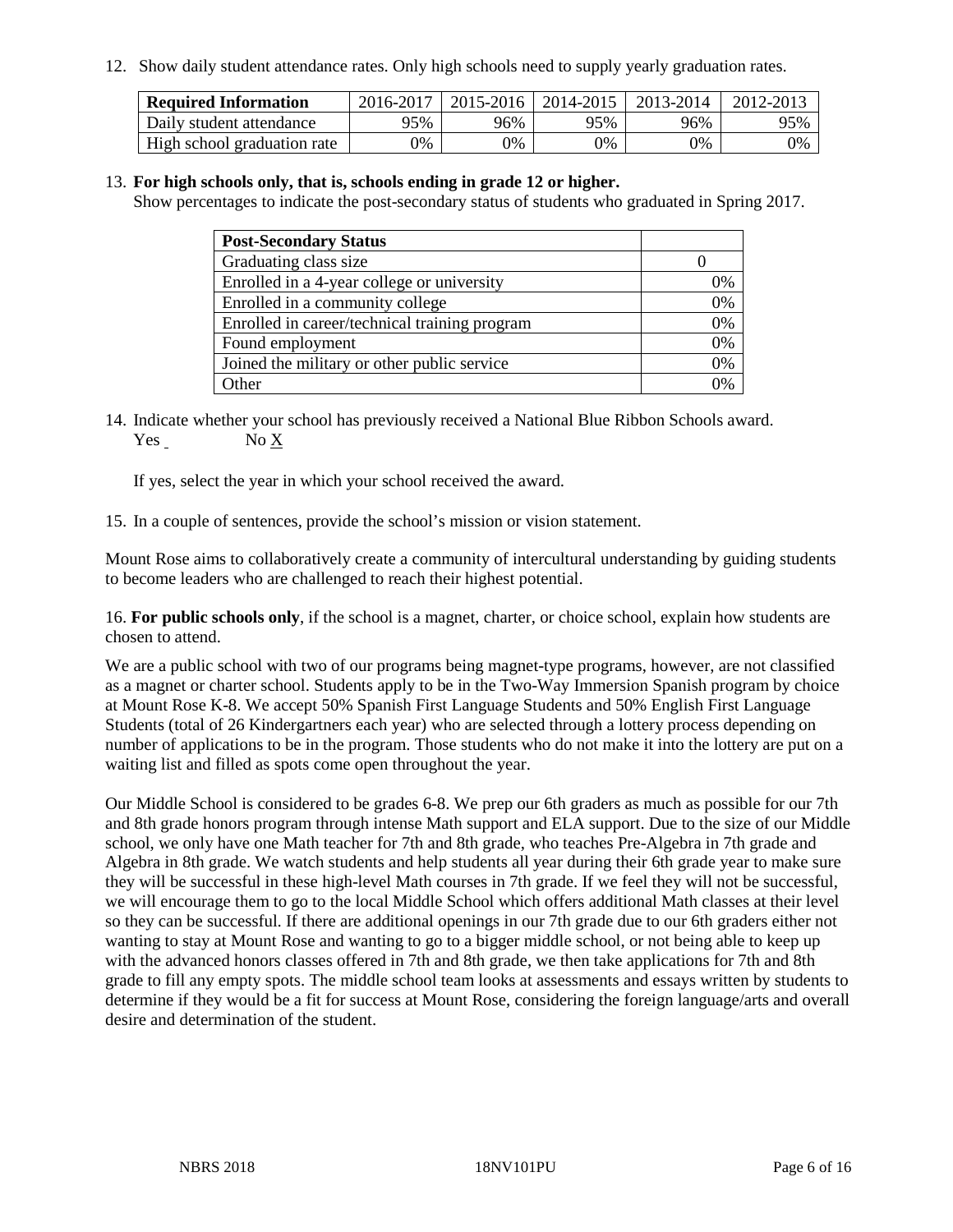# **PART III – SUMMARY**

Mount Rose K-8 School of Languages is an urban school located in downtown Reno, Nevada. It is a historic Mission/Spanish Revival style school that was built in 1912 and was listed on the National Register of Historic Places in 1977. It is currently the oldest operating school in Reno, Nevada as well as the only K-8 school in our school district.

The location of the school is in a very diverse neighborhood, ranging from very low-income families living in weekly motels/hotels to some moderate/high income families living in this desirable historic old southwest part of Reno. This is what makes our school so unique and proud.

Our Mission- Mount Rose aims to collaboratively create a community of intercultural understanding by guiding students to become leaders who are challenged to reach their highest potential. A focus on interdisciplinary instruction based on standards, inquiry, and service learning will inspire students to become reflective and compassionate citizens who will help create a more peaceful and educated world.

Mount Rose K-8 is truly a community of leaders. We call each other family and treat each other as such. We know every student's name, as well as their parents or guardians' names. Students, staff, parents, and community members are all actively involved in our school. We believe that relationships are the key to our success, as well as our unique programs we have in place. These include our Spanish Dual Language Immersion program; a highly successful K-8 model; College/Career Competitiveness pathway; 21st century teaching strategies and a unique Professional Learning Communities model; a strategic student leadership program which includes AVID (Advancement via Individual Determination) strategies; 360 Blueprint Tutoring Program; Arts Education; Health/PE; Positive Behavior Supports, Social Emotional Learning supports; and our strong commitment to success through a growth mindset and a supportive environment for all students.

We believe that families are a key component to our success and we make home visits daily to families who are not able to reach out to us. Every effort is made to make sure that each family knows they are an important part of our community at Mount Rose K-8.

Our Community Partners are another key component to our success. They are actively involved in our school and we are actively involved in their businesses and events as well. We have several key community partners and local churches who donate their time and resources to our school as a result of our relationships. We are grateful for each and every one.

In addition to our many programs and initiatives, as well as our strong sense of community, we have a laser focus on instruction at Mount Rose K-8. Our instruction is driven by standards and data. Each teacher and student take ownership of their data and track their data on a quarterly basis, at minimum. Interventions are in place and adjusted for each student, as well as enrichment for students who excel in areas of the curriculum. Our halls and walls are full of college themes and you will notice inspirational quotes and data walls in every classroom. Our school walks the walk and talks the talk when it comes to success!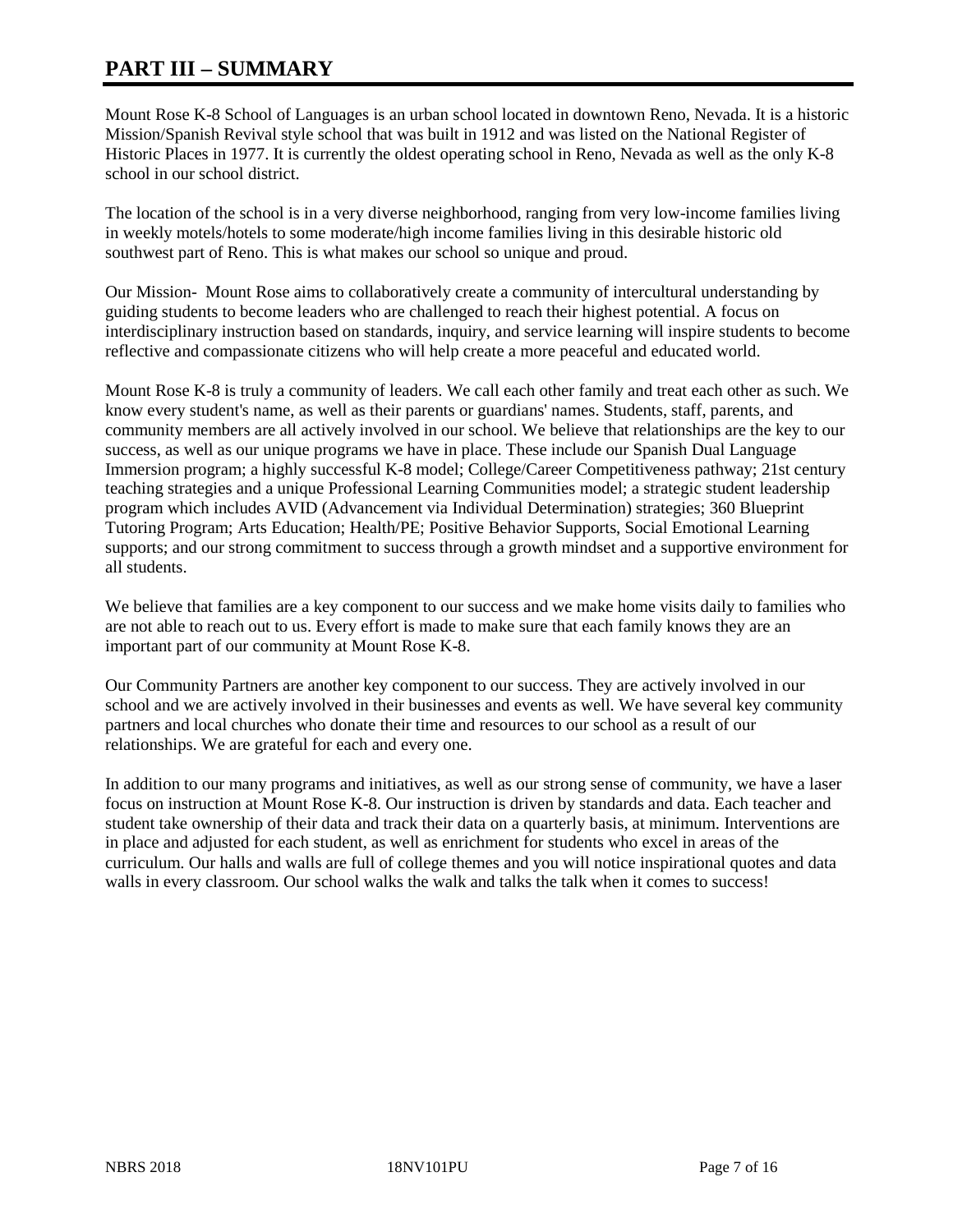# **1. Core Curriculum:**

The Nevada Academic Content Standards drive the curriculum and expectations at Mount Rose K-8 throughout all content areas including Reading/English Language Arts, Mathematics, Science, Social Studies andHistory/Civic Learning and Engagement. Through backwards lesson design, each lesson in each subject is first designed with the "end" in mind…we ask ourselves, "What is it that we want our students to know?" We then develop each lesson from there in our grade level Professional Learning Community (PLC) teams. Mount Rose K-8 has a schoolwide focus on organization, including note-taking strategies, and inquiry-based lessons in all curriculum areas. We have schoolwide binders which include each subject area for organization, and we teach students strategies to stay organized and efficient. We utilize every instructional minute possible and teach bell to bell at Mount Rose K-8.

#### Reading/English Language Arts:

Mount Rose K-8 is using the Nevada Academic Content Standards to drive our curriculum for language arts. Teachers are diligently balancing literacy lessons with a laser focus on phonics, word study, and interactive reading and writing lessons in Kindergarten and 1st grade, while building guided reading lessons into the daily literacy block. Guided Reading, using developmental fiction and non-fiction texts in grades K-3 is also a key strategy.

Grades 4-5 also use balanced literacy instruction as their core curriculum. Students read a balance of informational and literary texts, and are taught how to think deeply about the text and ask questions through Costa's Levels of Questioning and Thinking. The writing curriculum intensifies in grades 4-5 at Mount Rose. The students further develop writing skills through arguments and debates through written responses to articles and informative pieces of writing.

Grades 6-8 use the Springboard Pre-AP curriculum, as well as literature groups and non-fiction texts based on content standards. This curriculum was chosen due to the high level of critical thinking it provides and correlation to our standards focus in the middle school grades. The students at Mount Rose in grades 6-8 are involved in deep discussions and powerful Socratic Seminars and debates around both informational and literary texts.

Teachers implement the Core Curriculum at Mount Rose using district adopted materials and supports as well as supplemental standards-based lessons that meet our student's individual needs.

#### Mathematics:

Mt. Rose has developed a strong math curriculum after the recent adoption of Bridges and Envision in grades K-5 and Holt Mathematics in grades 6-8. These curricula were chosen by the district. Lessons are standards based and the curriculum is based on the standards. The lessons are then supplemented with additional resources in areas where extra support is needed. As in language arts, teams of teachers meet and discuss the standards students need to meet before moving on to the next grade level. Teachers research the units of study in Bridges, Envision, or Holt and identify strengths and weaknesses within the curriculum in how lessons address the identified learning standards and how well its delivery matches the learning needs of our students. Students are given primary instruction at their grade level in heterogeneous classes. Through frequent formative assessments, students are then placed into additional reteach or enrichment groups based on the results of those assessments. Students who did not reach mastery, are placed in small groups where they are retaught the skill in a different way, while other students are working on reinforcing the skills they have been taught or working with small groups to carry out enrichment activities based on their own abilities. This allows for all students to learn new skills and to push themselves to reach their own full potential.

#### Science:

The science curriculum at Mount Rose relies on the Next Generation Science Standards. Science is mostly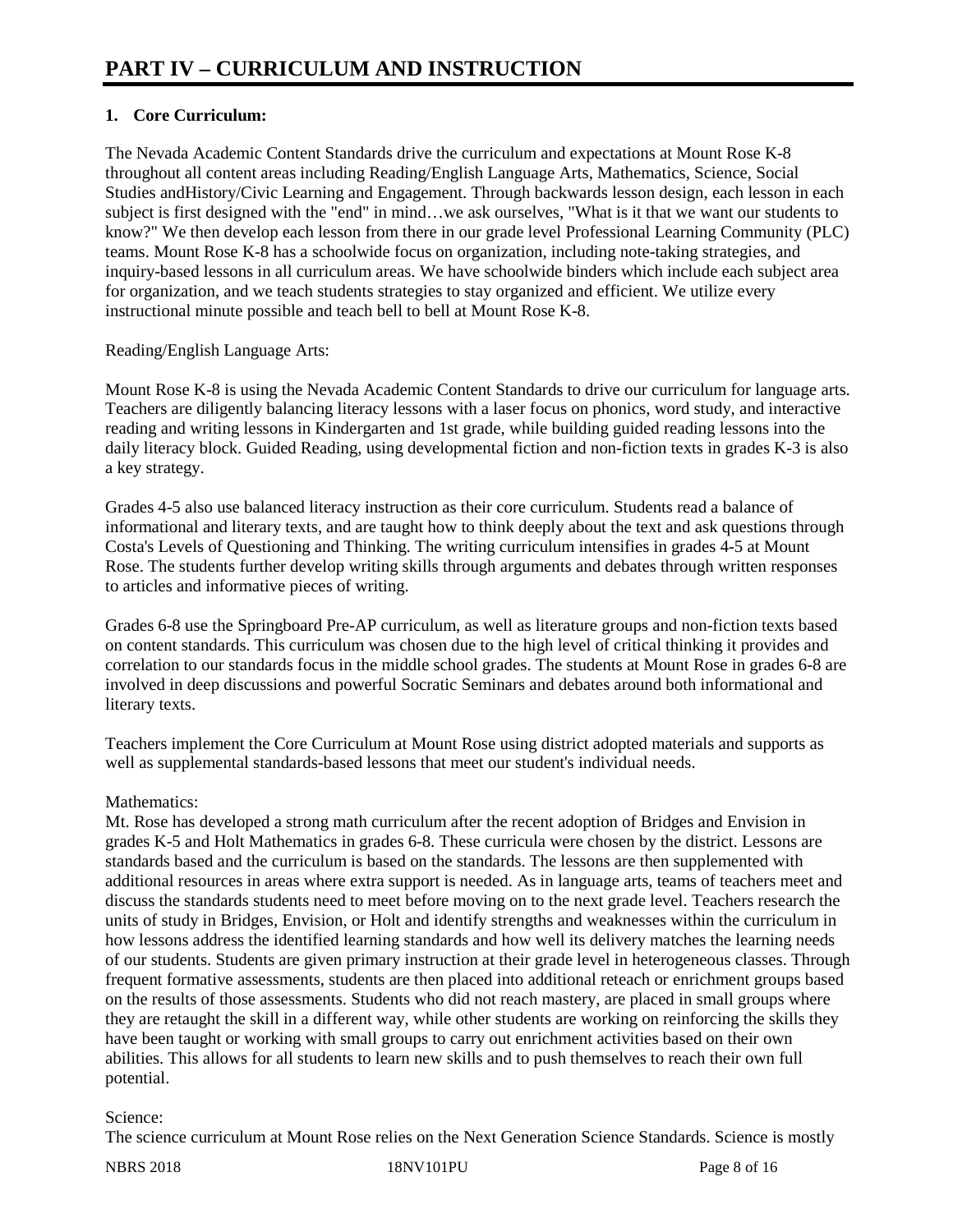integrated into reading instruction. Students are exposed to various fields of science, the scientific method, project-based learning, and habits of inquiry by using FOSS Kits as well. Grades 6-8 bases lessons on the Next Generation Science Standards and develops project-based learning projects using the inquiry process. Students in our middle school look at the grade level standards, with the assistance of the teacher, and design projects and implement innovative ideas based on lessons taught in the classroom. Our school hosts a yearly Science Fair for grades K-8, and every year we have over 25 students who make it to Regionals. We are proud of the science we embedded into our everyday curriculum, including Coding classes in our weekly computer classes from the early grade of Kindergarten. We try to help students look at science as a way of problem solving, asking questions, identifying patterns, and inquiry based discussions rather than calling it typical "Science" class. We want our students to become thinkers and problem solvers at a young age, then build upon these skills in the middle grades as they become true scientists at Mount Rose. The goal of scientific inquiry is a skill the world needs, and those are the students we are trying to create.

#### Social Studies/History/Civic Learning and Engagement:

Social Studies at Mt. Rose is changing this year as Washoe County School District has adopted new Social Studies standards. One grade level teacher will attend training on the new standards and come back to the school to train the rest of the grade level. Washoe County School District is fortunate to have a team of social studies teachers who have developed lessons to align with the new standards so teachers will have access to high level inquiry method lessons which are grade level specific and require high level thinking and high student engagement. Grade levels will take a deep dive into geography, civic involvement, economics, regional history, and American History. These new inquiry lessons allow students to practice math and literacy skills as they develop research projects, and problem-solving projects.

In our Middle School Program our 6th grade standards focus on World History so we look deeply at our civic standards and relate them to understanding the influence of ancient civilizations and the role and responsibilities of government and citizens who participate in them. For instance, when studying Athens (which functioned as a democratic republic) and Sparta (which functioned as a military state), we compare and contrast the two while critically thinking and debating about each. Additionally, we examine aristocracies, theocracies, and monarchies. We look at the responsibilities of the citizens in each, and what would happen if they did not fulfill their responsibility to their individual governments in their city-states. We then compare it to our government today. We do activities like this with all forms of rule/government as we come across in the curriculum. At the end of the year, students write a paper with the following topic: If I were in charge, what style of government would I run? There are lots to choose from, each with its own structure and ideas. They need to evaluate the way different governments make decisions, enforce laws, and run their country/city-state/kingdom/empire. It all comes down to what they believe is important in creating a government and what that means for the citizens who exist under it.

In 7th and 8th - we do the same type of thing, but focus rather on dictatorships, democracy, communism and socialism. We try to teach political viewpoints through the leadership of all our presidents, examining the programs and policies put in place during their terms and the significance of them upon the citizens of the United States.

We also examine the necessity of the protection of individual rights in our democratic society, and the rights, privileges, and responsibilities associated with Nevada and US citizenship. There is a huge focus in 7th grade on the US Constitution, and how it serves as a vehicle for change through its amendments.

Finally, in our Middle School Leadership Elective we focus on civics every day. We focus on what it means to be a leader, an example, and a productive, positive part of our community. We focus on service to others, raising money for worthy causes, feeding the hungry, helping the sick, providing services needed to ensure our school run smoothly, through effective communication. We model outstanding citizenship every day at Mount Rose.

NBRS 2018 18NV101PU Page 9 of 16 The staff at Mt. Rose K-8 knows that we are guiding students to a future in which we know very little about the jobs which will be available and the skills our students will need to be successful members of society. Therefore, we believe 21st Century Learning is an important part of our curriculum. Mount Rose K-8 has adopted 21st Century learning standards to ensure students foster collaboration, knowledge construction,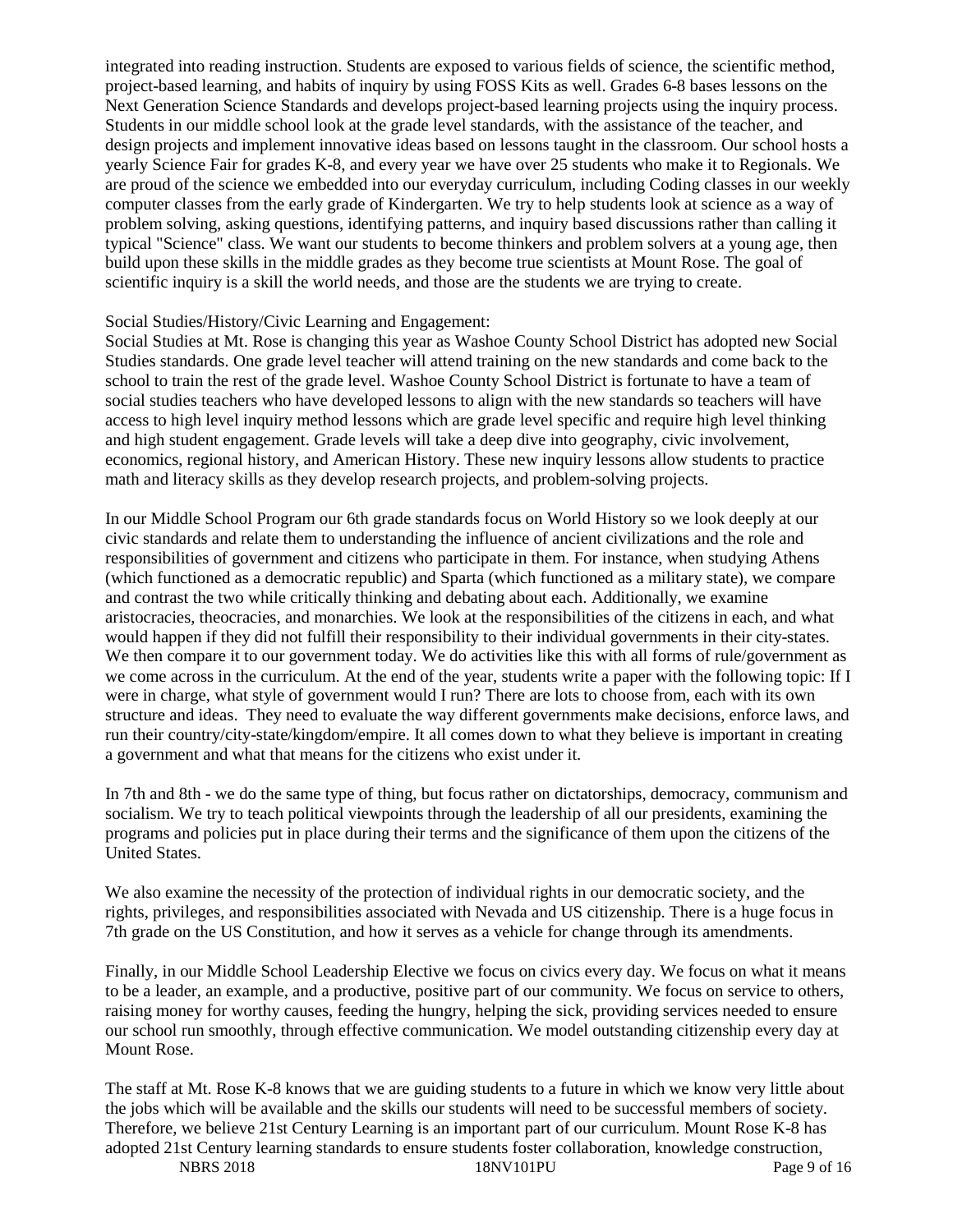real world problem solving and innovation using technology at every grade level. It is our belief that these skills will help our students become successful members of our future society. Teams of grade level teachers begin with the 21st Century Elevator Guide to help plan instruction. This elevator guide provides teachers with a way to allow students greater ownership of their learning process which will help students develop the skills in high demand of both businesses and competitive colleges.

#### College/Career Readiness:

Mount Rose K-8 has a strong College/Career readiness/competitiveness plan. Beginning in Kindergarten, we teach three Core Principles: Academics, Leadership, and Community Service. These three principles are embedded into our daily curriculum in all core subjects. Beginning in Kindergarten, we talk about college and career readiness. We hold monthly student-led college assemblies, which are led by our 8th grade leadership students. They invite our local college students as guest speakers, our local college cheerleaders, and others to pump up our K-8 students about going to college and how important it is. Our hallways are named after colleges and our walls are covered with college/career goals.

Each year we bring two grade levels to the University of Nevada, Reno campus for a tour to see what it is like to be in a college setting.

This year each student has gone above and beyond doing community service around the Reno area. Here is just some of the Community Service Mount Rose has done over the years: socks for the homeless, pennies for Leukemia, collecting food for our children in transition families, recycling around school, collecting books for children, and shaving their heads for St. Baldrick's Foundation. These students want to show other students in the community how to make in impact and understand what it means to raise money for research. Our school is always willing to help different causes around the Community.

At a young age, we are teaching the students the empowerment to be leaders. We started slow by having children take charge of our student store. Our student leaders open the paw pat store and give younger students a prize, and at the same time praise them for their good behavior. Our student leaders will support assemblies, school dances, as well as tutor our lower achieving students. This gives students the chance to work with other students and show them the importance of being a leader and to have the ending goal of showing others how to take steps of work hard and achieving their own goals.

Overall, our school is a full circle when it comes to achieving our goals at Mount Rose K-8, and teaching them how to achieve their own goals. We use students' strengths to empower other students that struggle. Showing students different ways to achieve their goals and help them become successful is something we are truly proud of.

## **2. Other Curriculum Areas:**

Mount Rose K-8 wants our students to leave our school as well rounded, highly competitive critical thinkers who have the capacity to change the world. We believe that in addition to a superior education, the arts, foreign language, health and wellness, technology, and college and career preparation skills are key factors in the success of students.

Arts:

Schoolwide art is encouraged and appreciated due to the historic foundation of our school.Our arts program supports our students' acquisition of essential skills and knowledge by integrating the core subject areas into the arts, which provides alternate ways of thinking and allows for creativity among all students at Mount Rose. Grades 1-2 participate in a weekly "Community Artist in Residence" program which was a school grant received to allow for an artist to come in weekly throughout the year to teach various forms of art to our students such as visual and performing. We are located in the Arts district of Downtown Reno and frequently go on field trips to the Art Museum, music performances, and cultural activities in our community. Our school hosts an annual "Art Night" where every student creates a piece of art to auction off, along with food and a night of fun for the family. This night brings over 500 families to our school to appreciate the arts! All classrooms K-5 participate in 1 hour per week of Music class, which includes reading music, learning about local and historical composers, history of the domain and foundation skills of

NBRS 2018 18NV101PU Page 10 of 16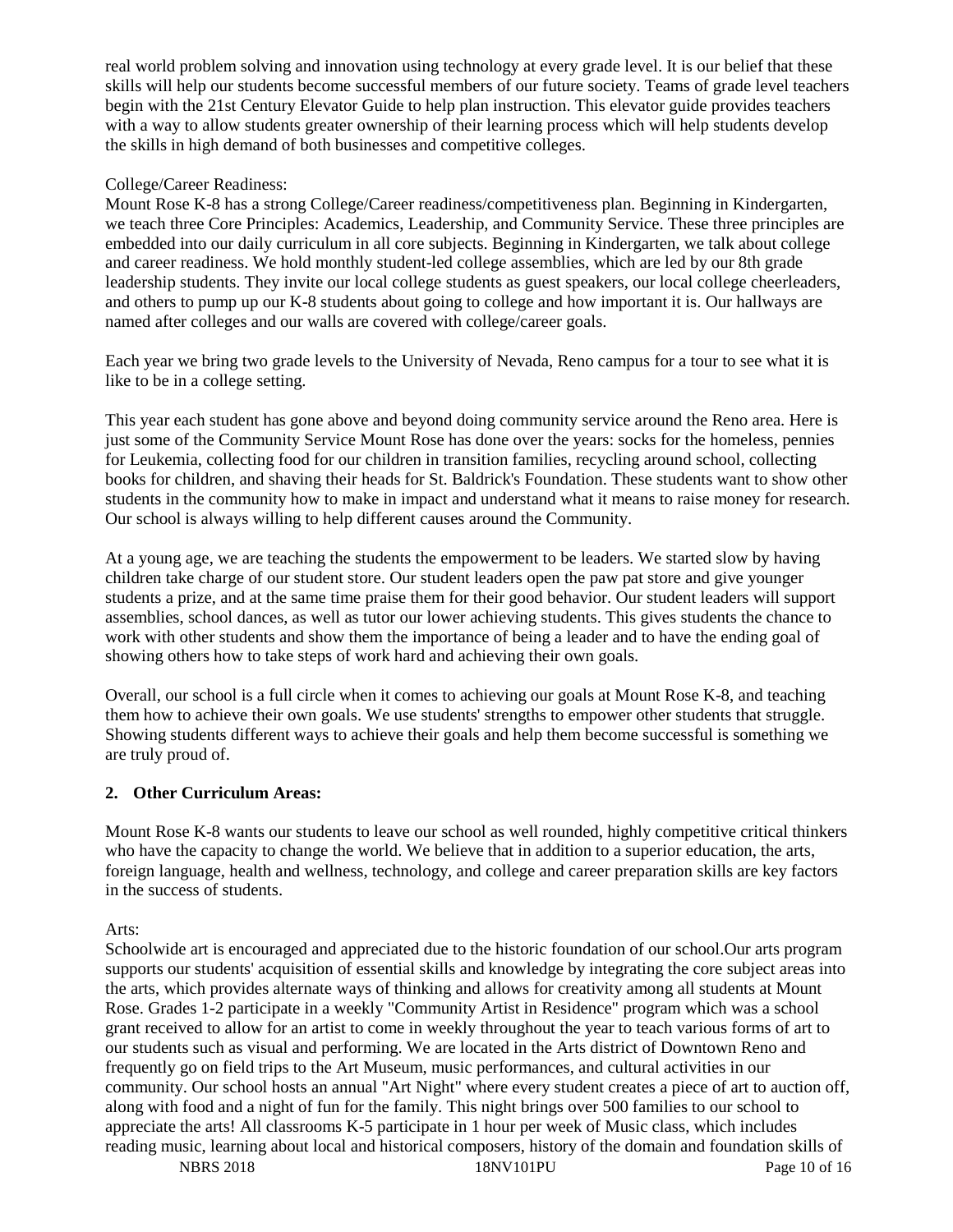scale and note reading. All students in grades 6-8 are required to take a music class at Mount Rose, which includes Advanced Band or Advanced Orchestra after building the foundational skills in grades K-5. Grades 6-8 has its own unique elective "Mariachi Band" which has made several outstanding performances throughout the past two years!

#### PE/Health/Nutrition:

Classroom teachers are required to teach Physical Education weekly at Mount Rose and we feel strongly about the importance of health and nutrition at our school. Staff members build foundational skills beginning in Kindergarten and talk about healthy bodies during Science lessons and Counseling Guidance lessons. These lessons are built into the schedule yearly as the students move up to each grade level. We participate in a yearly Run for Education as a school, which brings in thousands of dollars in PE equipment for our school, as well as hosting a "Fun Run" at our school to encourage students to stay active. Our school has an Intramural Soccer Team (Co-Ed grades 4-6) and our principal is the Commissioner of the Elementary Soccer League in the Washoe County School District. We feel that healthy bodies build healthy minds at Mount Rose and we participate in weekly exercise classes, such as yoga and boot camp as a staff as well.

#### Foreign Language:

Mount Rose is a Spanish Dual Immersion K-8 School. Dual Language Immersion is a unique educational model where students learn to think, read, write, and communicate in two languages, English and Spanish. Native English and Native Spanish speaking students study together, beginning in Kindergarten through 8th grade to reach the goal of becoming biliterate in both languages. Mount Rose offers Advanced Placement Spanish in 8th grade, as well as the opportunity to leave 8th grade with all of the Seal of Biliteracy Requirements for the State of Nevada. The Dual Language program at Mount Rose begins in Kindergarten with an application process and continues through 8th grade. We have approximately 50% of our students at Mount Rose enrolled in the Dual Language program. Those who are not in the Dual Language program participate in the Foreign Language in Elementary Schools program (FLES) which allows for all students to choose either Chinese, Spanish, or French to learn about 45 minutes per week. They develop a cultural awareness, learn the basics of the language, and work toward our goal of becoming global citizens. In summary, 100% of our students at Mount Rose participate in a Foreign Language and we are advocates of cultural awareness and creating global society in the 21st century.

#### Technology/Library/Media:

All students participate in weekly technology and library classes in our state of the art computer lab and library. We teach students to use technology/media responsibly and creatively to be effective in the 21st century. Our staff is trained in 21st century learning and teachers in grades K-8 are expected to teach 21st Century Learning Standards which include Information, Media, and Technological Skills recently adopted by our state. Through backwards lesson design, we start with the student outcome and develop our K-8 Technology/Library/Media lessons from there. Our goal is to teach kids how to create a positive digital footprint and how to be good digital citizens in our technology based society.

#### **3. Instructional Methods, Interventions, and Assessments:**

Mt. Rose's mission statement states that we are challenging our students to reach their highest potential with a focus on interdisciplinary instruction based on standards, inquiry, and service learning. These ambitions are much more than a mission statement, they have become a philosophy which guide our daily instructional methods, which lead to maintaining high levels of achievement.

Teachers meet in collaborative teams to plan instruction based on standards and learning targets. With learning targets in mind, students work closely with teachers to plan for future success and to monitor their individual progress toward their future goals.

Classroom instruction sometimes relies on direct/explicit instruction, but this time is limited to introducing new topics or concepts. While direct instruction is happening, students are given ample opportunity to think, pair share with "shoulder partners" to allow processing time for all learning styles and to encourage an interdependence among students to hold each other accountable and support each other as they work toward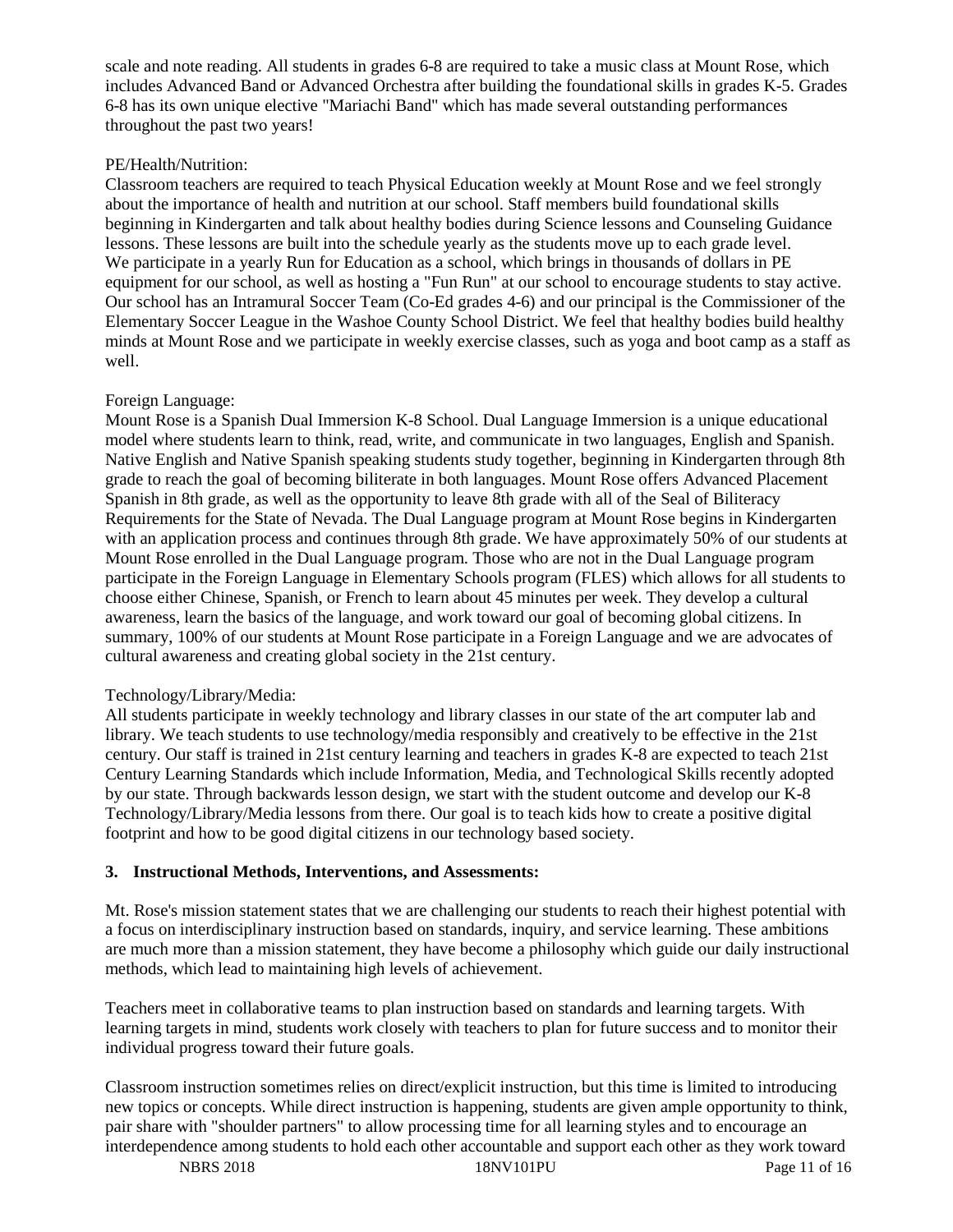individual learning targets. In each classroom, groups are thoughtfully arranged depending upon the lesson or concept being taught utilizing either homogeneous or heterogeneous grouping to encourage students to work together and support each other's learning. Technology is incorporated into every classroom and instruction is differentiated in both the standard classrooms as well as the Dual Language Immersion Classrooms. The various methods of instruction used are: direct instruction to introduce new topics, student collaboration, technology based learning, student based discussions and exploration, question quads, Socratic seminars, fish bowls, elbow partner discussion, structured academic controversy and inquiry lessons.

Mt. Rose's approach to reading and math is interdisciplinary in focus which allows for students to access Nevada Academic Content Standards while at the same time accessing Social Studies and Science content. It is our belief that background knowledge is the key to later success in high school and college. Students are provided with grade level lessons in these core academic areas weekly which gives them time to work with students of mixed abilities and develop a sense of inter-reliance amongst each other. This does provide a challenge for teachers to develop lessons that reach all students and challenge all students while at the same time helping those students who need further skill development, yet we find a way. This very problem has led to the development of blocks of time for enrichment and intervention. During the intervention/enrichment time, students are moved to smaller classes with different teachers where they receive differentiated lessons which reach them at their ability level and based on data. Grade level intervention blocks encourage grade level teams to work together to share the planning and development of lessons designed to either challenge or support learners during this time. Intervention/enrichment time looks the same in each grade level in that each grade level team is creating groups of students based on ability but they are different in each grade level because they are based on student need and student learning targets. Placement during this time is based on frequent formative assessments that are given by their teacher. Although each grade level has between two and three different teachers there is a support team of up to four teachers who push in to each grade level during this time which allows for our students to be broken up into six or seven smaller classes of up to 15 students. This support team includes our Special Education teacher, our Gifted and Talented Teacher, our ELL teacher, and reading support staff. Each group of students will have a different staff member assigned as the lead teacher with higher need intervention groups or enrichment groups having fewer students. These groups are fluid which allows students to move quickly in and out of these groups when they show they have met their learning goals/standards.

The fluidity of these groups is reliant on both formative and summative assessments. Some examples of formative assessments used are common assessments built by teachers in grade levels by subject as well as simple teacher conferences with the students to check for understanding of concepts. Formative assessments are analyzed monthly by the teacher team to assess if the lessons are helping students meet their goals. Students who struggle more frequently receive more frequent progress monitoring with national normed assessment data to track student growth. It is our belief that students who struggle more should be receiving more intensive reading instruction and therefore should show more growth more quickly. These frequent assessments allow teams of teachers to reflect on lesson effectiveness and to determine if a change is needed to allow the student to meet the learning target. We also us Measures of Academic Progress (MAP) quarterly as formative assessments. Data is analyzed after each assessment and we adjust instruction based on the data and progress made by students. Summative assessments include SBAC (Smarter Balanced Assessment Consortium) in grades 3-8 and Kindergarten Portfolio for Kindergarten. We use the summative assessments, along with formative assessments to guide our goal-setting for the following year as a school. Our school maintains a high level of achievement by focusing on this data and knowing the data on every single child in the building. We develop strong relationships with every child, and help the students take ownership of their own data from day one. We set goals for the students, with their help, and guide them throughout the year. It is the relationships we create with the students that helps them want to reach these goals and achieve these goals. High expectations are evident and everyone is the school is constantly aware of this.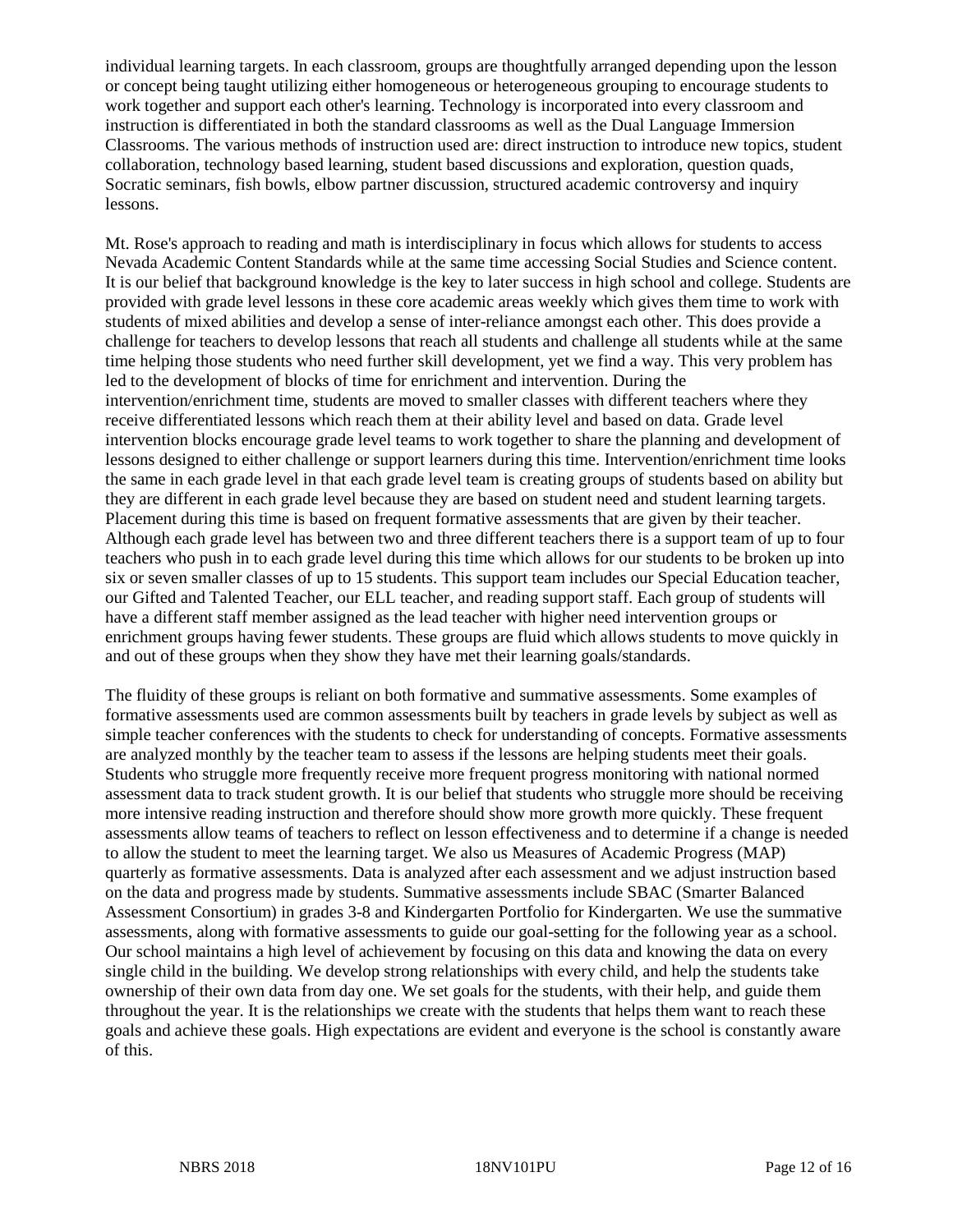# **1. School Climate/Culture:**

Mount Rose K-8 has a strong school culture based on Social Emotional Learning and Positive Behavior Supports which are the foundation of supporting student academics, social needs, and emotional growth. Social Emotional Learning (SEL) is the process which both students and adults in our school understand and manage emotions, set and achieve positive goals using a "growth mindset," feel and show empathy for others, establish and maintain positive relationships, and make responsible decisions. We teach these skills in our classrooms every day and have built it into our daily curriculum. The teachers and staff include three signature practices of SEL into their daily routines which include: Welcoming routines such as high fives or hugs to students as they come into the building or class each day; engaging pedagogy such as "brain breaks throughout the day including yoga stretches or breathing exercises; and optimistic closure, which includes reflections of the day and goal setting for the next day.

This type of positive environment in our school has shown a great impact on our school's success. Students come to school happy and motivated every day and look forward to giving us high fives or hugs.

The staff is also welcomed daily by the principal and office staff. Monthly staff meetings include recognition of "cheering others on" where staff has the opportunity to thank each other for various acts of kindness they notice throughout the month. The staff also participates in their own personal "brain breaks" together outside of work, such as yoga, Pilates, and other physical workouts to strengthen staff relationships and decrease stress levels. We have found this to enhance our relationships at work and health wise with our bodies and minds.

Students are recognized on a daily basis when "caught" showing responsibility, respect, or kindness to another student. They are presented with "Paw Pats" or store dollars which they can then use on Fridays to purchase small tokens of appreciation in our school store for showing acts of kindness throughout the week. Our school was lucky enough to be featured on the National CBS Morning show on Christmas Eve this year 2017 for it acts of kindness and the culture of kindness we have built in our school which we were very proud of.

## **2. Engaging Families and Community:**

## Families:

Mount Rose K-8 developed a Family Engagement Plan that details action steps to actively engage families in their child's education. The following points were included in our plan of action this year: parent conference Week was held at the beginning of the year to explain data to parents and how to interpret the data. Data is complicated and putting it in parent-friendly terms, face to face, was a powerful way to start the year; parent university classes were scheduled throughout the year on topics such as helping your child at home with Math, Dual Language Education, Reading Strategies, Writing Strategies, and Family Games. These are monthly night classes offered at our school to parents with snacks and free child care provided; a data board was displayed after the first Measures of Academic Progress (MAP) assessment of the year and parents were given their child's identification number so that they can check their progress throughout the school year; and at the end of all school-sponsored events, a survey was provided to see if parent needs are being met and how to support parents more effectively.

According to these surveys, parents feel valued, supported and truly feel like they are part of the Mount Rose K-8 family. We have a strong Parent Teacher Association (PTA) who supports the school completely, and we make every effort to include each and every parent into our school. Our monthly PTA meetings have a high attendance rate and are aligned with the goals of our school.

## Community:

Mount Rose K-8 has very strong relationships with the community. We are one of 6 schools (out of 63) to have the 360 Blueprint Tutoring program. This is a community-based program where local churches, the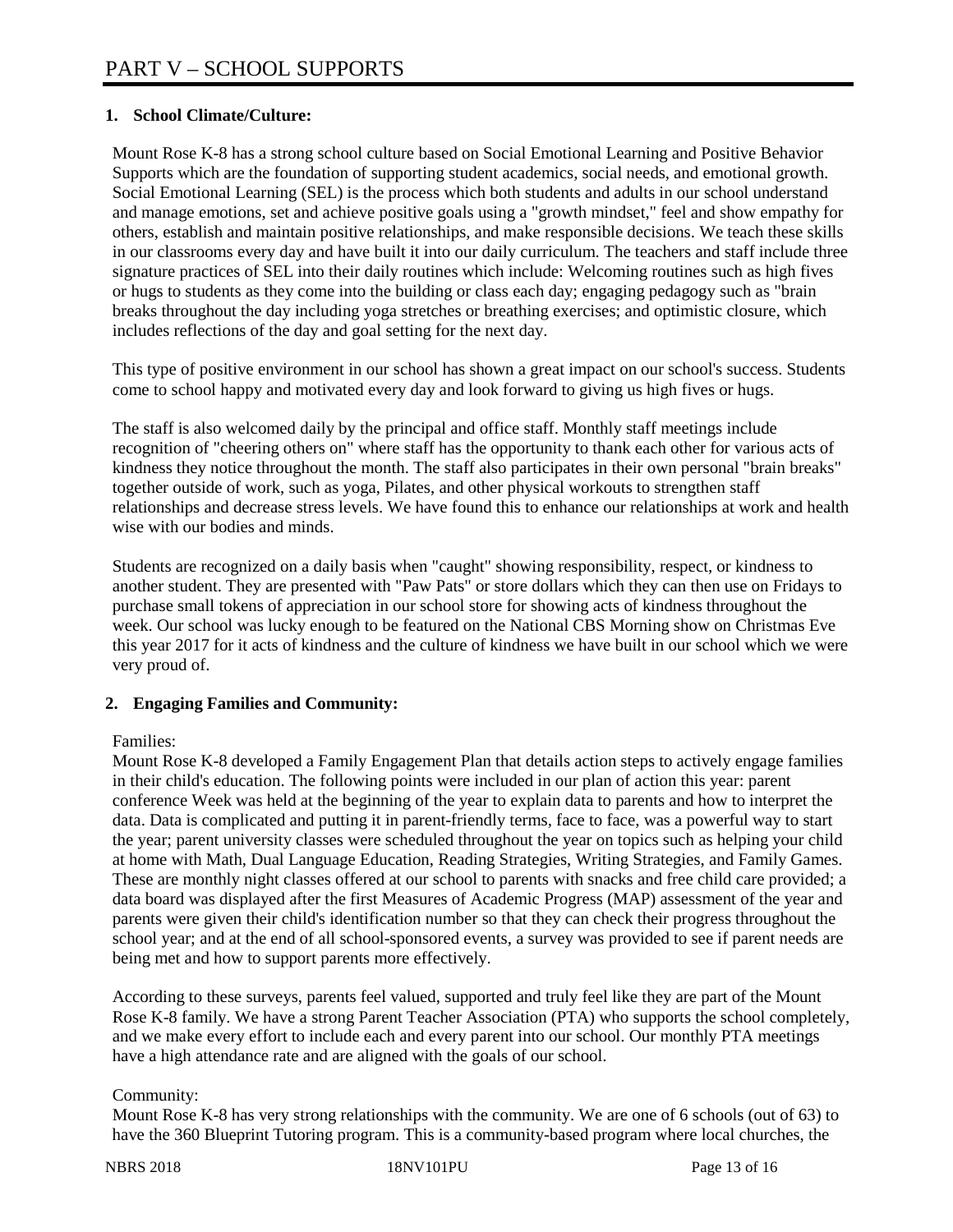Reno Police Department, and local volunteers come into our school weekly to read to students and mentor students for 1 hour per week. We have over 18 volunteers per week, which has led to great results in our reading achievement gaps.

Our school administrator is involved in many community activities and associations and our school gives back as much to our local community and it gives to us. Community service is one of our schools three core principles and it is our belief that we are responsible for creating responsible citizens at Mount Rose. We are partners with the local District Attorney's office, who provides our transient and lowsocioeconomic population with backpacks, school supplies and Christmas gifts each year. In return, our students walk downtown to their office to sing Christmas carols, bake them cookies, and create out of the box art projects for the office throughout the year. We invite our local community members to all of our school events and we often attend their events. Our 5th graders recently participated in a project-based learning lesson with the City of Reno and were able to present their projects to the City Council at a Public City Council Meeting in a "Shark Tank" format. Other projects we have done were creating alters at the Nevada Museum of Art; recycling projects with the help of our local landfill; and creating a solar system in our city to scale starting in downtown Reno. All of these projects were standards based and developed by students and involved our community.

Family and Community Engagement are one of the most important attributes to our success as a school.

#### **3. Professional Development:**

Mount Rose K-8 School of Languages has made it a point to ensure all staff, from administrators to teachers to support staff are able to access a plethora of professional development classes and trainings. These trainings are arranged based on the adopted four Fundamentals: Core Curriculum and Instruction, Inclusive Practice, Multi-Tiered System of Supports, and Climate and Engagement. School staff, including the school administrator, teachers, and support staff, meet at the beginning of the school year to choose one of the four fundamentals to focus on based upon the School Improvement Plan and data from the previous year. Using our data from last year, Mount Rose's fundamental of focus is Core Curriculum and Instruction. The previous year it was School Climate and Engagement. Each year we have a specific focus, yet incorporate all 4 fundamentals into our Professional Development plan of action After the initial beginning of the year staff discussions, we then planned for the school year to help all staff improve based on this fundamental. On-site professional development plans are then made in order to ensure that goals are met based on the fundamental that has been chosen.

Staff are encouraged to engage in all types of professional development off site as well and have attended conferences as far away as Dallas, Texas to represent our school at AVID (Advancement via Individual Determination) Summer Institutes, Dual Language Immersion conferences and as close as Las Vegas, Nevada to represent our Professional Learning Communities use of Microsoft Teams for communication and our 21st Century Leadership team who has helped train teachers in education techniques for the new learning styles.

Professional development around these four fundamentals has had a major impact on instruction. Creating a focused and strategic plan has allowed teachers to concentrate on developing the skills which will create a path toward mastery. In addition, K-4 teachers meet monthly with a lead teacher to engage in discussions around best practices using guided reading, interactive read aloud, shared reading, phonics and word study, interactive writing, and independent writing.

Professional development directly support activities in the classroom as they directly impact daily instruction and our school goals. If a teacher attends a conference, he/she is expected to teach the rest of the staff the following early release Wednesday to implement in their classrooms. The administrator then sets a date with the teachers of when she can come observe the activity or strategy being tried in the classroom so there is accountability for the skill learned. It is an effective way of following through with professional development and making sure it is implemented in the classrooms.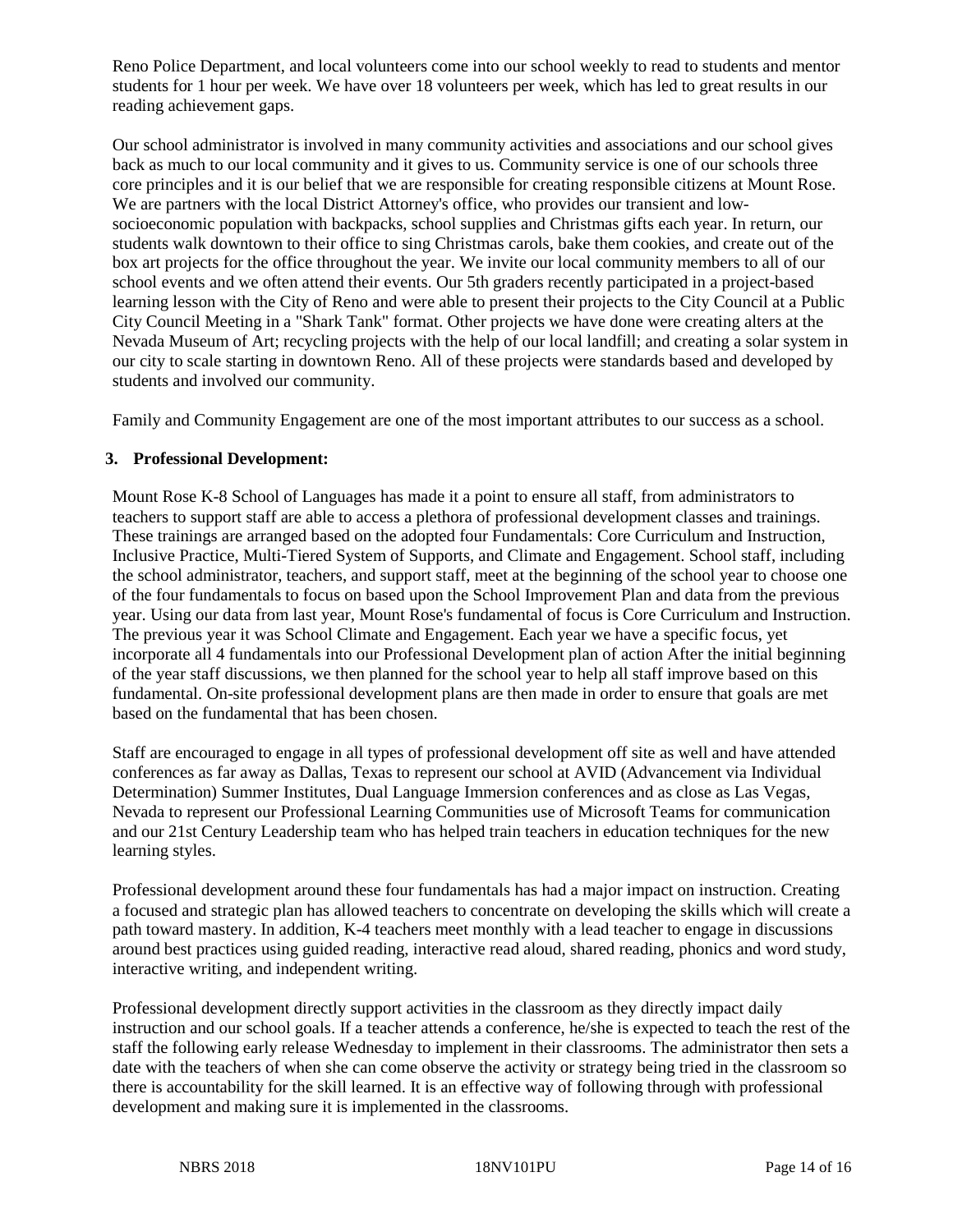Teachers in Washoe County School District have access to nationally renowned guest speakers through monthly Saturday meetings which help continue teacher growth and capacity around mastery learning.

#### **4. School Leadership:**

Mount Rose K-8 believes the best leaders are a community of leaders. We work hard together to achieve our goals. Our leadership philosophy lies within our mission statement: "To collaboratively create a community of intercultural understanding by guiding students to become leaders who are challenged to reach their highest potential. A focus on interdisciplinary instruction based on standards, inquiry, and service learning will inspire students to become reflective and compassionate citizens who will help create a more peaceful and educated world." The principal at Mount Rose K-8 is a stand-alone principal, which means there is no Dean, or Assistant Principal. It is through the teamwork of the teachers, support staff, community members, and students that the school achieves success. The principal's role at Mount Rose is more of a facilitator, guiding and helping others work together to reach our goals. High expectations are held by all; teacher turnover rate is very low; and we trust and respect each other as professionals. We also are not afraid to have tough conversations, or challenge the status quo. Our decisions are always based on data, and our core principles. We let students have a voice and feel their voice plays an important role in our success. If they want something changed in their schedule, or want to hold a certain event, they do a proposal to the leadership team (Principal, Counselor, School Psychologist and Lead Teachers) and the majority of the time, it is approved. Our school leadership team meets monthly to discuss data, school supports, teacher supports, and progress toward school goals. The schools leadership team ensures our resources are directly related to our school goals by aligned all requests to school goals. If teachers put in for a field trip request or request for supplies, it must be directly related to standards or a project-based learning field trip they are working on.

Our PTA includes the principal, teachers, parents, community members, and a student representative. They make decisions about PTA sponsored events and fundraisers and community service events for our school. Our PTA meets every other month and hosts events every other month as well, which aligns with the goals of our school.

Our student leadership team consists of a group of 8th graders in an Elective class who plan dances, assemblies, fundraisers, daily announcements, help in the office and plan community service events. Our student leadership team meets daily.

Although we have three different leadership teams of various stakeholders, our goals remain the same. We are all focused on student achievement and the success of the students at Mount Rose. We all know the mission statement of Mount Rose and review our goals at the beginning of each year. The school principal attends all leadership meetings, with the exception of every student meeting which the teacher attend. The message is clear and the same in all meetings and always a positive one. It's about what's best for our students at Mount Rose and how we can make the nine years they attend the most memorable, valuable years of their lives.